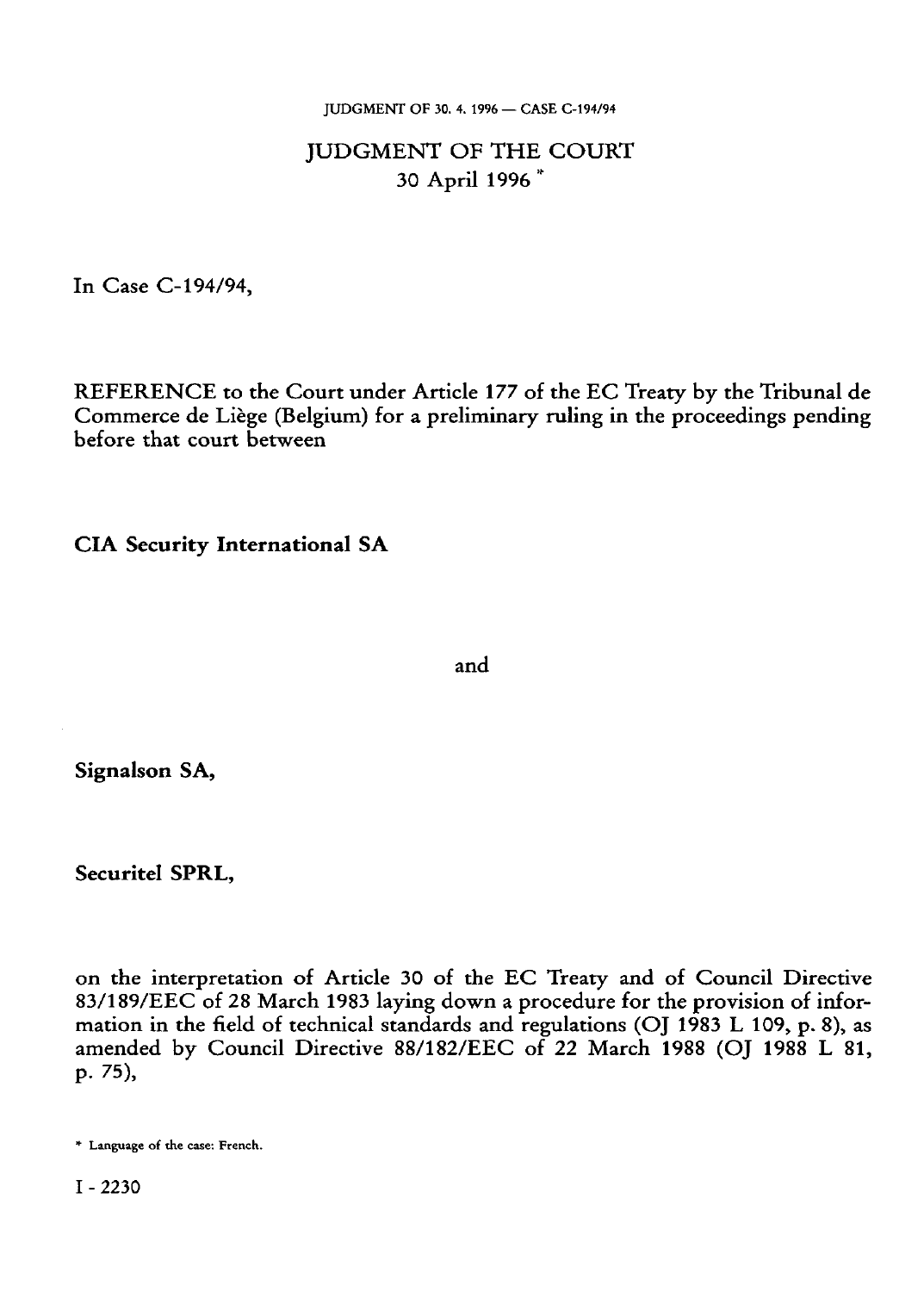### THE COURT,

composed of: G. C. Rodríguez Iglesias, President, C. N. Kakouris, D. A. O. Edward and J.-R Puissochet (Presidents of Chambers), G. E Mancini, J. C. Moitinho de Almeida, P. J. G. Kapteyn, C. Gulmann (Rapporteur), J. L. Murray, H. Ragnemalm and L. Sevón, Judges,

Advocate General: M. B. Elmer, Registrar: D. Louterman-Hubeau, Principal Administrator,

after considering the written observations submitted on behalf of:

— CIA Security International SA, by C. van Rutten, of the Liège Bar,

- Signalson SA, by V.-V. Dehin, of the Liège Bar,
- Securitel SPRL, by J.-L. Brandenberg, of the Liège Bar,
- the Belgian Government, by J. Devadder, Director of Administration in the Ministry of Foreign Affairs, acting as Agent,
- the German Government, by E. Röder, Ministerialrat in the Federal Ministry of Economic Affairs, acting as Agent,
- the Netherlands Government, by A. Bos, Legal Adviser, acting as Agent,  $\sim$   $_{\odot}$
- the United Kingdom, by S. Braviner, of the Treasury Solicitor's Department, and E. Sharpston, Barrister, acting as Agents,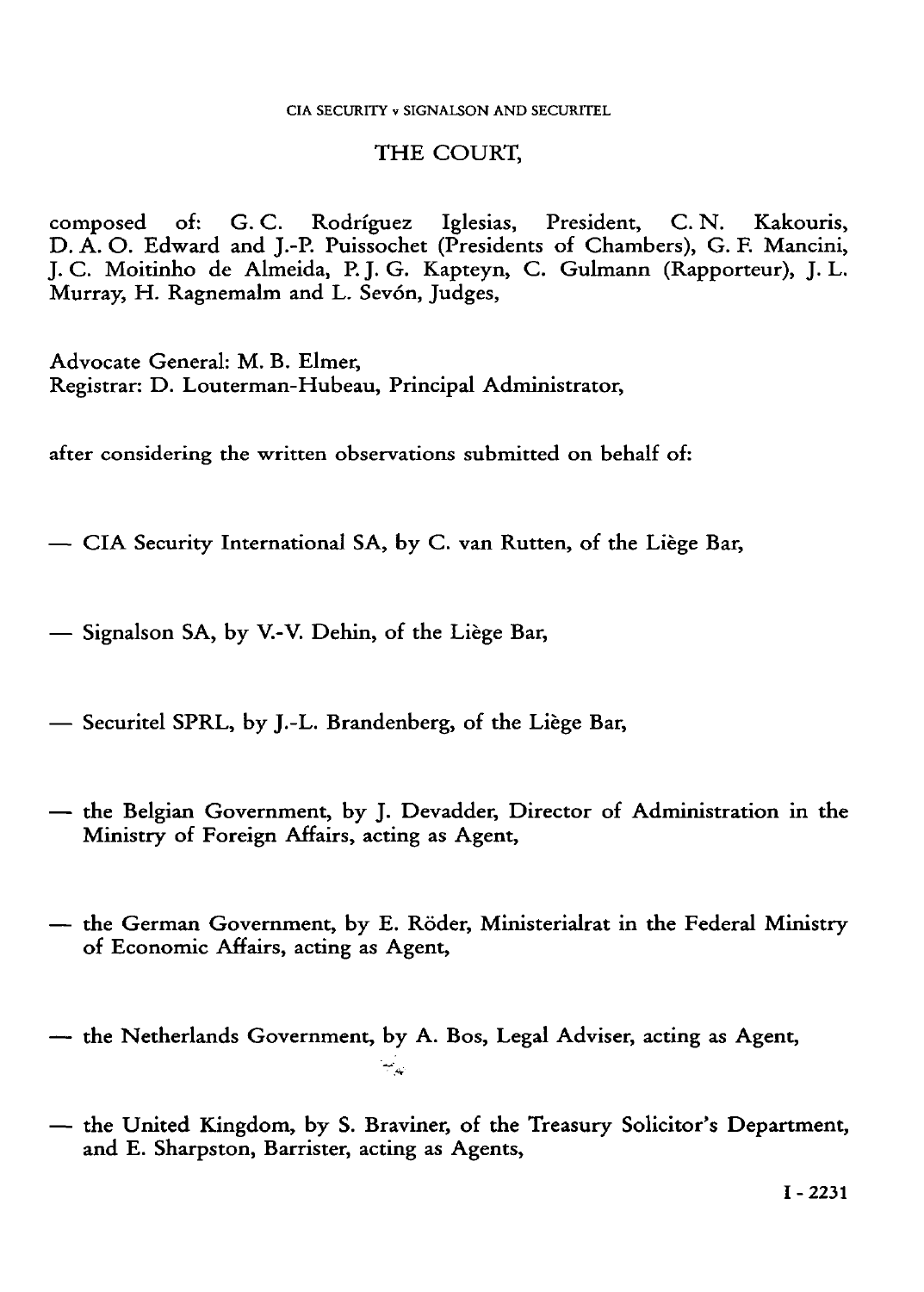— the Commission of the European Communities, by R. Wainwright, Principal Legal Adviser, and J.-F. Pasquier, national official seconded to the Legal Service, acting as Agents,

having regard to the Report for the Hearing,

after hearing the oral observations of CIA Security International SA, represented by C. van Rutten; of Signalson SA, represented by V.-V. Dehin; of the Belgian Government, represented by D. Jacob, Deputy Adviser in the Ministry of Home Affairs, acting as Agent; of the Netherlands Government, represented by J. S. van Oosterkamp, Deputy Legal Adviser; of the United Kingdom, represented by S. Braviner and E. Sharpston; and of the Commission of the European Communities, represented by R. Wainwright and J.-E Pasquier at the hearing on 5 July 1995,

after hearing the Opinion of the Advocate General at the sitting on 24 October 1995,

gives the following

### Judgment

1 By judgment of 20 June 1994, received at the Court on 4 July 1994, the Tribunal de Commerce (Commercial Court), Liège, referred to the Court for a preliminary ruling under Article 177 of the EC Treaty six questions on the interpretation of Article 30 of that Treaty and of Council Directive 83/189/EEC of 28 March 1983 laying down a procedure for the provision of information in the field of technical standards and regulations (OJ 1983 L 109, p. 8, hereinafter 'Directive 83/189'), as amended by Council Directive 88/182/EEC of 22 March 1988 (OJ 1988 L 81, p. 75).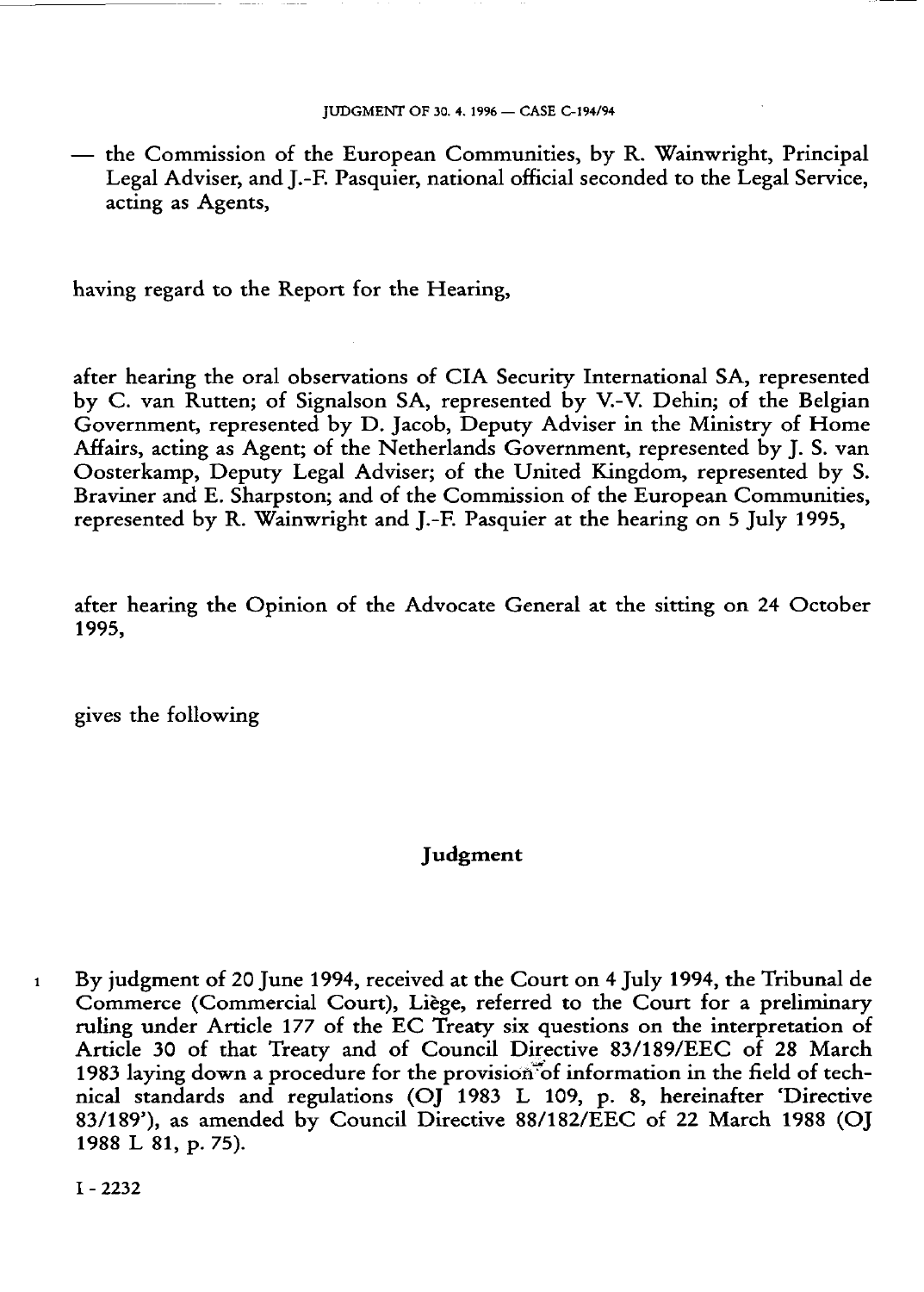- 2 Those questions have been raised in two sets of proceedings between (i) CIA Security International SA (hereinafter 'CIA Security') and Signalson SA (hereinafter 'Signalson') and (ii) CIA Security and Securitel SPRL (hereinafter 'Securitel'), those three companies being security firms within the meaning of the Belgian Law of 10 April 1990 on caretaking firms, security firms and internal caretaking services (hereinafter 'the 1990 Law').
- 3 Article 1(3) of the 1990 Law provides: 'Any legal or natural person pursuing an activity consisting in supplying to third parties, on a permanent or occasional basis, design, installation and maintenance services for alarm systems and networks shall be considered to be a security firm for the purposes of this Law.'
- Article 1(4) of the 1990 Law provides: 'The alarm systems and networks referred to in this article are those intended to prevent or record crimes against persons or property'.
- 5 Article 4 of the 1990 Law provides: 'Only persons with prior authorization from the Home Affairs Ministry may operate a security firm. Authorization shall be granted only if the firm meets the requirements laid down in this Law and the conditions concerning financial means and technical equipment prescribed by royal decree ...'.
- 6 Article 12 of the 1990 Law provides: 'The alarm systems and networks referred to in Article 1(4) and their components may be marketed or otherwise made available to users only after prior approval has been granted under a procedure to be laid down by royal decree ...'.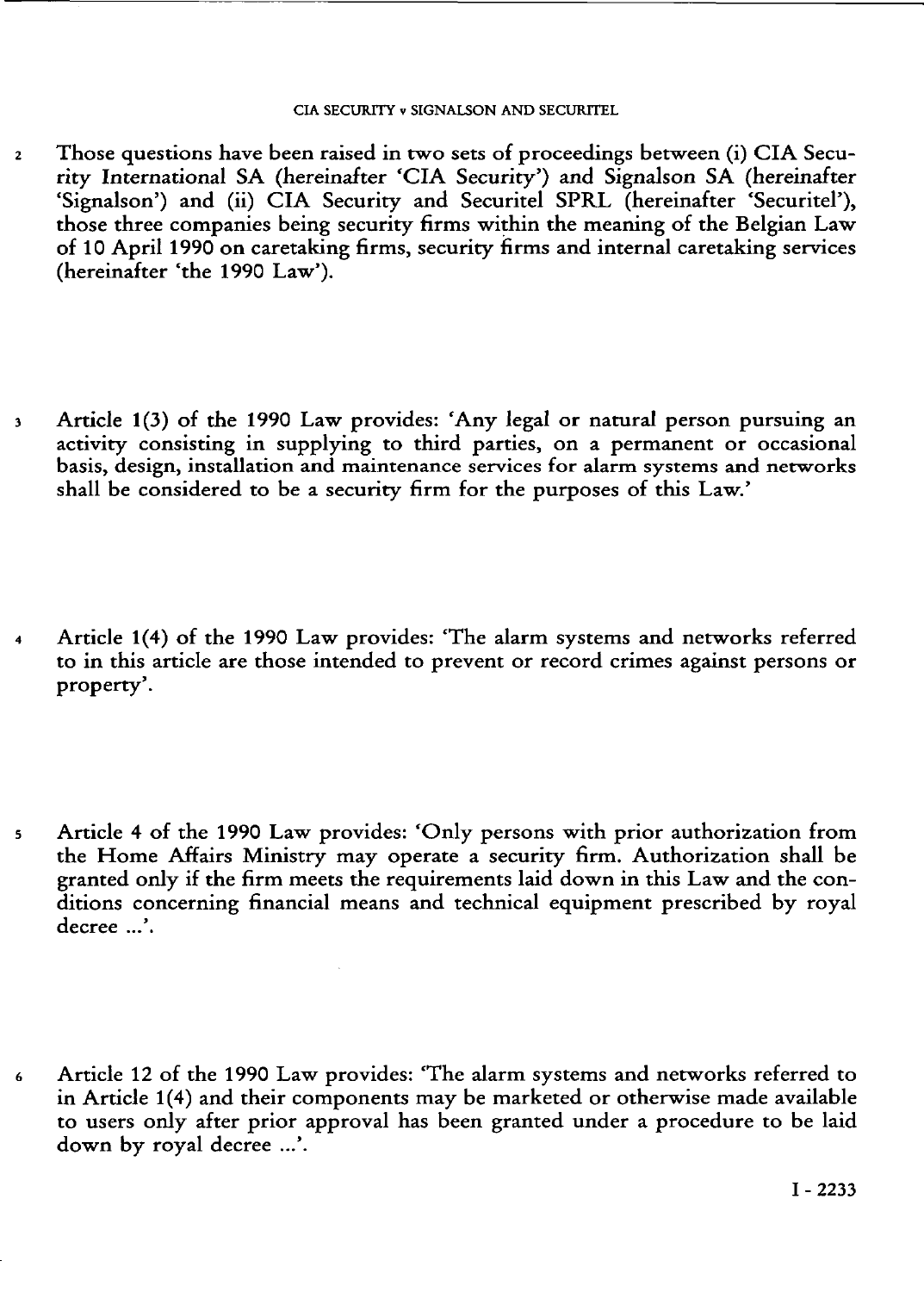7 That procedure was laid down by Royal Decree of 14 May 1991 laying down the procedure for approval of the alarm systems and networks referred to in the 1990 Law (hereinafter 'the 1991 Decree').

8 Article 2(1) of the 1991 Decree provides: 'No manufacturer, importer, wholesaler or any other natural or legal person may market new equipment or otherwise make it available to users in Belgium if it has not been previously approved by <sup>a</sup> committee established for that purpose (the "equipment committee").<sup>1</sup>

- 9 Articles 4 to 7 of the 1991 Decree provide for equipment to be examined and tested before it can be approved.
- <sup>10</sup> According to Article 5, that examination is to consist of identifying the equipment, checking electrical circuits against the documents submitted by the manufacturer and checking the minimum required functions. The tests carried out on the equipment, provided for by Article 6 of the 1991 Decree, concern functional adequacy, mechanical aspects, mechanical and/or electronic reliability, sensitivity to false alarms, and protection against fraud or attempts to neutralize the equipment. For that purpose, equipment is subjected to the tests prescribed in Annexes 3 and 4 to the 1991 Decree.
- 11 Article 8 of the 1991 Decree provides that: 'If the applicant establishes by means of the necessary documents that his equipment has already undergone tests which are at least equivalent to those described in Article 7 in an authorized laboratory in another Member State of the EEC according to EEC rules and that it has been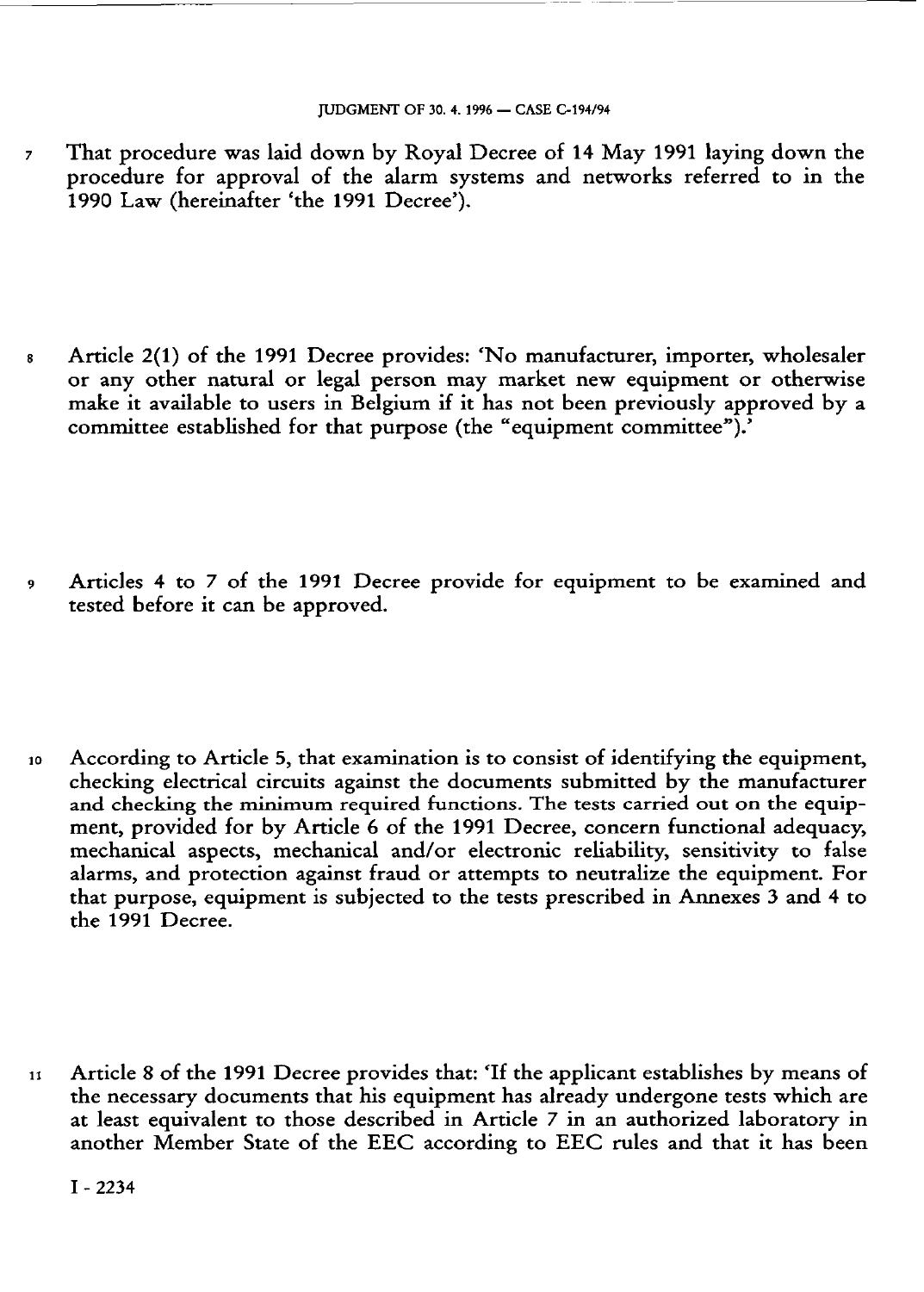approved at most three years before the date of the current application, a body referred to in Article 4(1) shall carry out on the equipment only such tests as have not yet been carried out in the other Member State of the EEC.'

- <sup>12</sup> The case-file also shows that the 1991 Decree was not notified to the Commission in accordance with the procedure for the provision of information on technical regulations laid down in Directive 83/189 and that, in February 1993, following delivery of a reasoned opinion by the Commission pursuant to Article 169 of the EEC Treaty, the Belgian Government notified a new draft royal decree laying down the procedure for approval of alarm systems and networks. That draft, adopted on 31 March 1994, is substantially identical to the 1991 Decree which it repealed, Article 8 of the 1991 Decree having, however, been amended in accordance with suggestions made by the Commission.
- 13 The three companies involved in the main proceedings are competitors whose business is, in particular, the manufacture and sale of alarm systems and networks.
- 14 On 21 January 1994 CIA Security applied to the Liège Commercial Court for orders requiring Signalson and Securitel to cease alleged unfair trading practices pursued in January 1994. It based its claims on Articles 93 and 95 of the Belgian Law of 14 July 1991 on Commercial Practices which prohibits unfair trading practices. CIA Security claims that Signalson and Securitel have libelled it by claiming in particular that the *Andromède* alarm system which it markets did not fulfil the requirements laid down by Belgian legislation on security systems.
- 15 Signalson and Securitel have lodged counterclaims, the main one being for an order restraining CIA Security from continuing to carry on business on the ground that it is not authorized as <sup>a</sup> security firm and that it is marketing an alarm system which has not been approved.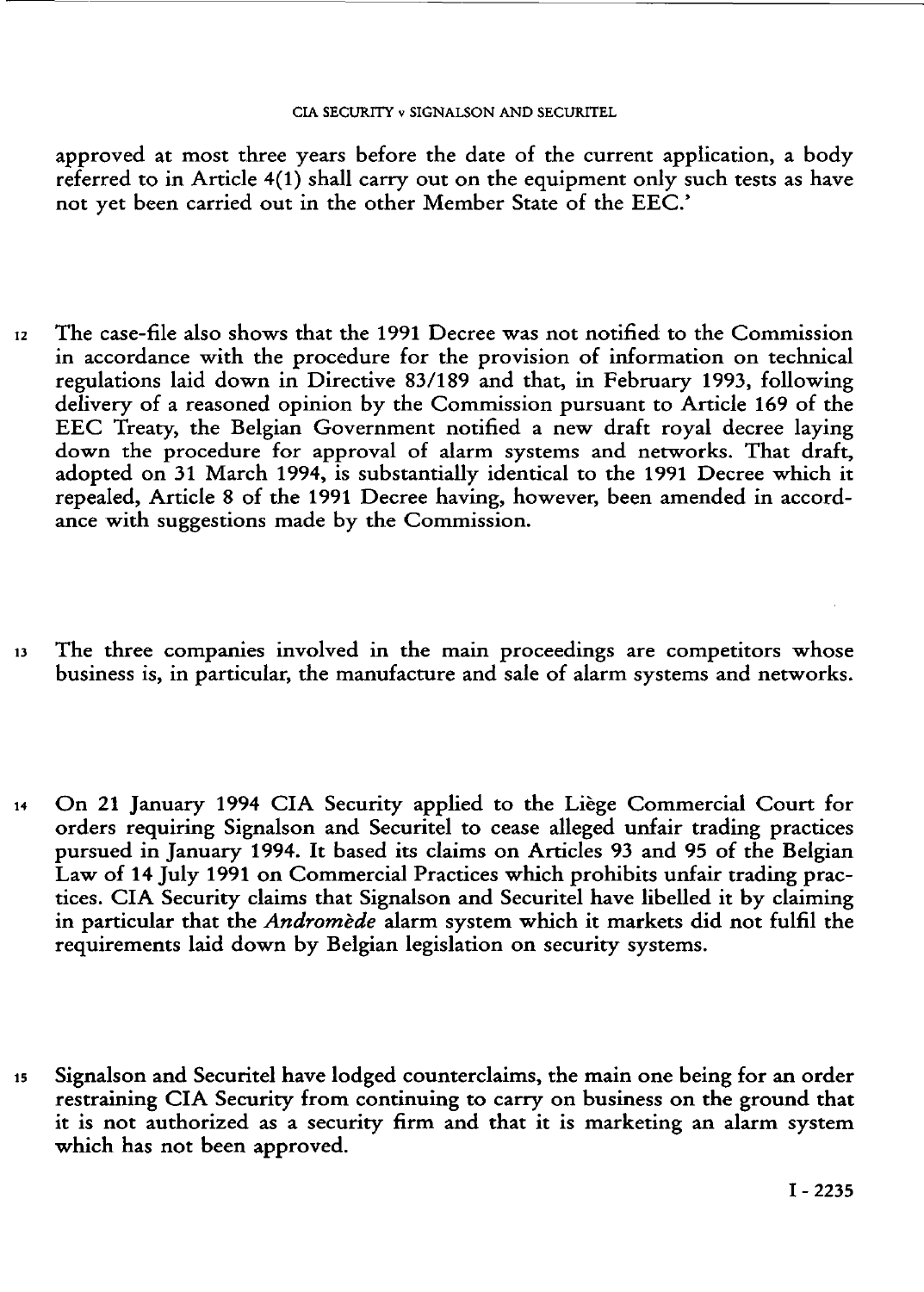#### JUDGMENT OF 30. 4. 1996 — CASE C-194/94

<sup>16</sup> In an interim judgment the Liège Commercial Court held that, although the main claims and counterclaims seek orders restraining unfair practices prohibited by the Law on Commercial Practices, those practices must still be assessed by reference to the provisions of the 1990 Law and the 1991 Decree.

<sup>17</sup> It then found that if CIA Security has infringed the 1990 Law and the 1991 Decree, the actions which it has brought could be declared inadmissible for lack of *locus standi* or sufficient legal interest in bringing proceedings whilst if the 1990 Law and the 1991 Decree are incompatible with Community law, Signalson and Securitel will not be able to base their counterclaims for restraining orders on breach of those legal provisions.

- <sup>18</sup> Unsure whether the Belgian provisions in question are compatible with Article 30 of the Treaty and having found that those provisions had not been previously notified to the Commission in accordance with Directive 83/189, the Liège Commercial Court decided to stay proceedings and to refer the following questions to the Court for a preliminary ruling:
	- '1. Does the Law of 10 April 1990 on caretaking firms, security firms and internal caretaking services and, more particularly, Articles 4 and 12 thereof, create quantitative restrictions on imports or does it contain measures having an effect equivalent to a quantitative restriction prohibited by Article 30 of the EEC Treaty?
	- 2. Is the Royal Decree of 14 May 1991 laying down the procedure for approving alarm systems and networks, which is referred to in the Law of 10 April 1990,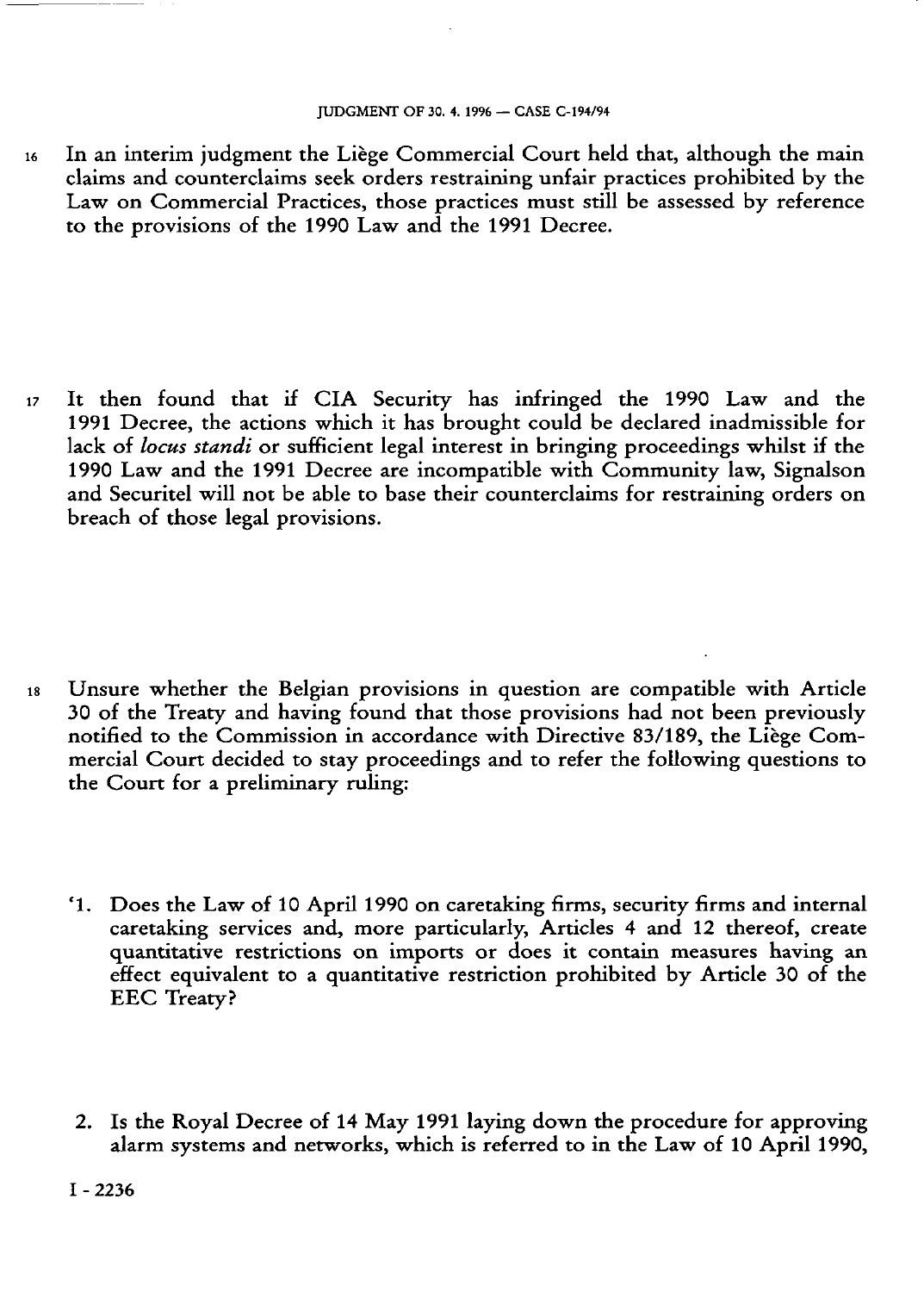and in particular Articles 2 and 8 thereof, compatible with Article 30 of the Treaty which prohibits quantitative restrictions on imports and all measures having an effect equivalent to a quantitative restriction?

- 3. Does the abovementioned Law of 10 April 1990, in particular Articles 4 and 12 therefore, contain technical regulations which should have been communicated to the Commission beforehand in accordance with Article 8 of Directive 83/189/EEC?
- 4. Does the Royal Decree of 14 May 1991, in particular Articles 2 and 8 thereof, contain technical regulations which should have been communicated to the Commission beforehand in accordance with Article 8 of Directive 83/189/EEC?
- 5. Are the provisions of Council Directive 83/189/EEC laying down a procedure for the provision of information in the field of technical standards and regulations, in particular Articles 8 and 9 thereof, unconditional and sufficiently precise to be relied upon by individuals in proceedings before national courts?
- 6. Do Community law and the protection which it affords to individuals require a national court to refuse to apply a national technical regulation which has not been communicated to the Commission by the Member State which adopted it, in accordance with the obligation laid down in Article 8 of Council Directive 83/189/EEC?'

# **Preliminary observations**

19 According to the Belgian Government, Signalson and Securitel, any question as to the compatibility of the 1991 Decree with Community law is now redundant since in the type of case before it the national court must apply the law in force at the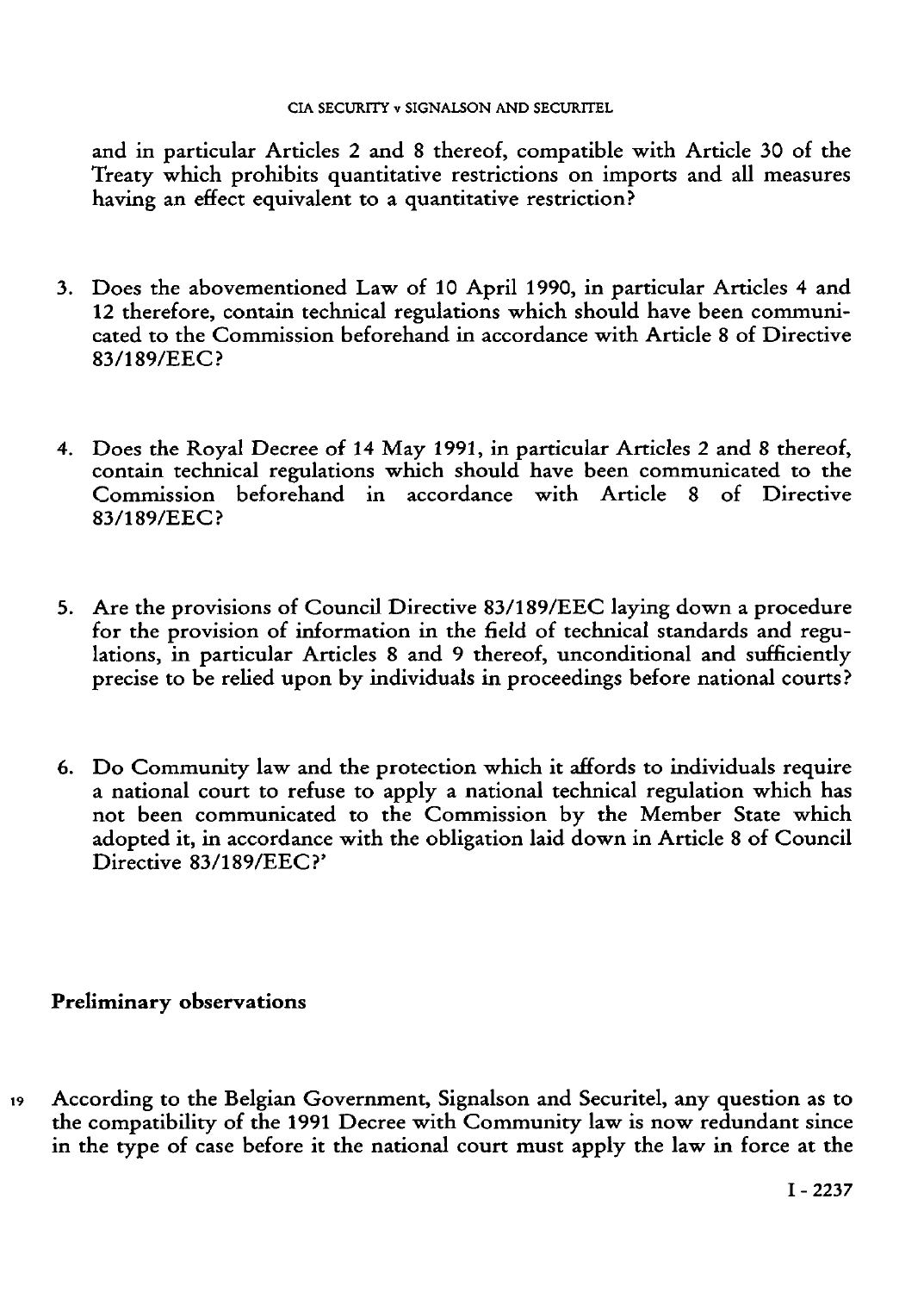time when it gives its ruling and that, since the time when proceedings were commenced, the 1991 Decree has been replaced by the Royal Decree of 31 March 1994, which, according to the Commission, is in accordance with Community law.

- <sup>20</sup> That argument cannot be accepted. According to the case-law of the Court, it is for the national court to assess the scope of the national provisions and the manner in which they must be applied (see, in particular, the judgment in Case C-45/94 *Ayuntamiento de Ceuta* [1995] ECR 1-4385, paragraph 26). Since the national court is best placed to assess, in view of the particularities of the case, the need for a preliminary ruling in order to give its judgment, the preliminary questions cannot be regarded as having become redundant as a result of the Decree of 14 May 1991 being replaced by the Royal Decree of 31 March 1994.
- 21 That being so, the third, fourth, fifth and sixth questions should be answered first.

## **The third and fourth** questions

- <sup>22</sup> By its third and fourth questions the national court asks in substance whether provisions such as Articles 4 and 12 of the 1990 Law and the 1991 Decree constitute technical regulations which should have been notified to the Commission prior to their adoption, in accordance with Article 8 of Directive 83/189.
- <sup>23</sup> 'Technical regulation' is defined in point (5) of Article 1 of Directive 83/189 as 'technical specifications, including the relevant administrative provisions, the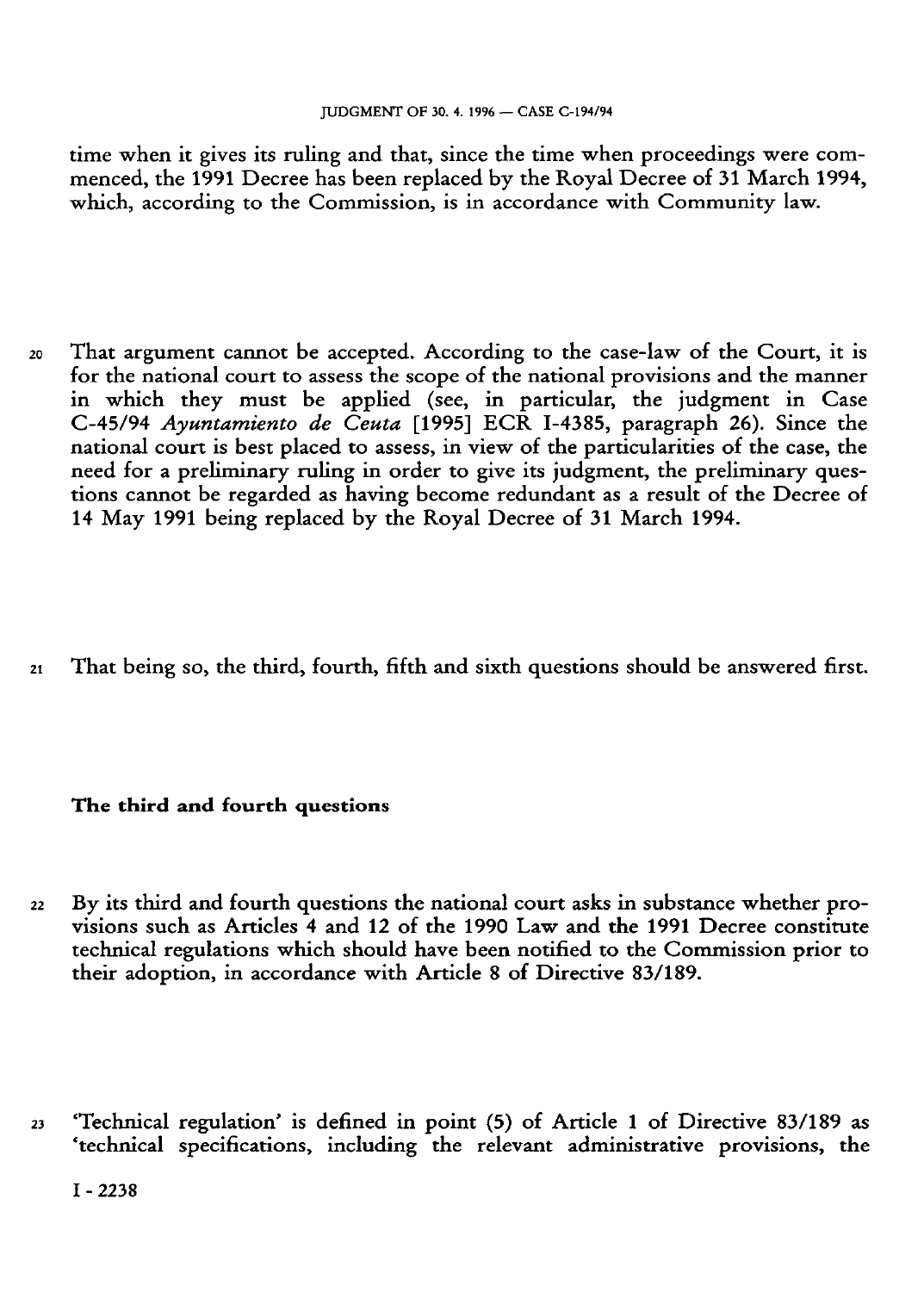observance of which is compulsory, *de jure* or *de facto,* in the case of marketing or use in a Member State or a major part thereof, except those laid down by local authorities'. 'Technical specification' is defined in point (1) of that article as 'a specification contained in a document which lays down the characteristics required of a product such as levels of quality, performance, safety or dimensions, including the requirements applicable to the product as regards terminology, symbols, testing and test methods, packaging, marking or labelling ...'.

- <sup>24</sup> The first point which must be examined is whether a provision such as Article 4 of the 1990 Law constitutes a technical regulation within the meaning of Directive 83/189.
- <sup>25</sup> The answer to that question must be negative since according to Directive 83/189 technical regulations are specifications defining the characteristics of products and Article 4 is confined to laying down conditions governing the establishment of security firms.
- <sup>26</sup> As regards the 1991 Decree, it contains detailed rules defining, in particular, the conditions concerning the quality tests and function tests which must be fulfilled in order for an alarm system or network to be approved and marketed in Belgium. Those rules therefore constitute technical regulations within the meaning of Directive 83/189.
- <sup>27</sup> As regards Article 12 of the 1990 Law, it is to be recalled that it provides that the products in question may be marketed only after having been previously approved according to a procedure to be laid down by royal decree, which was laid down by the 1991 Decree.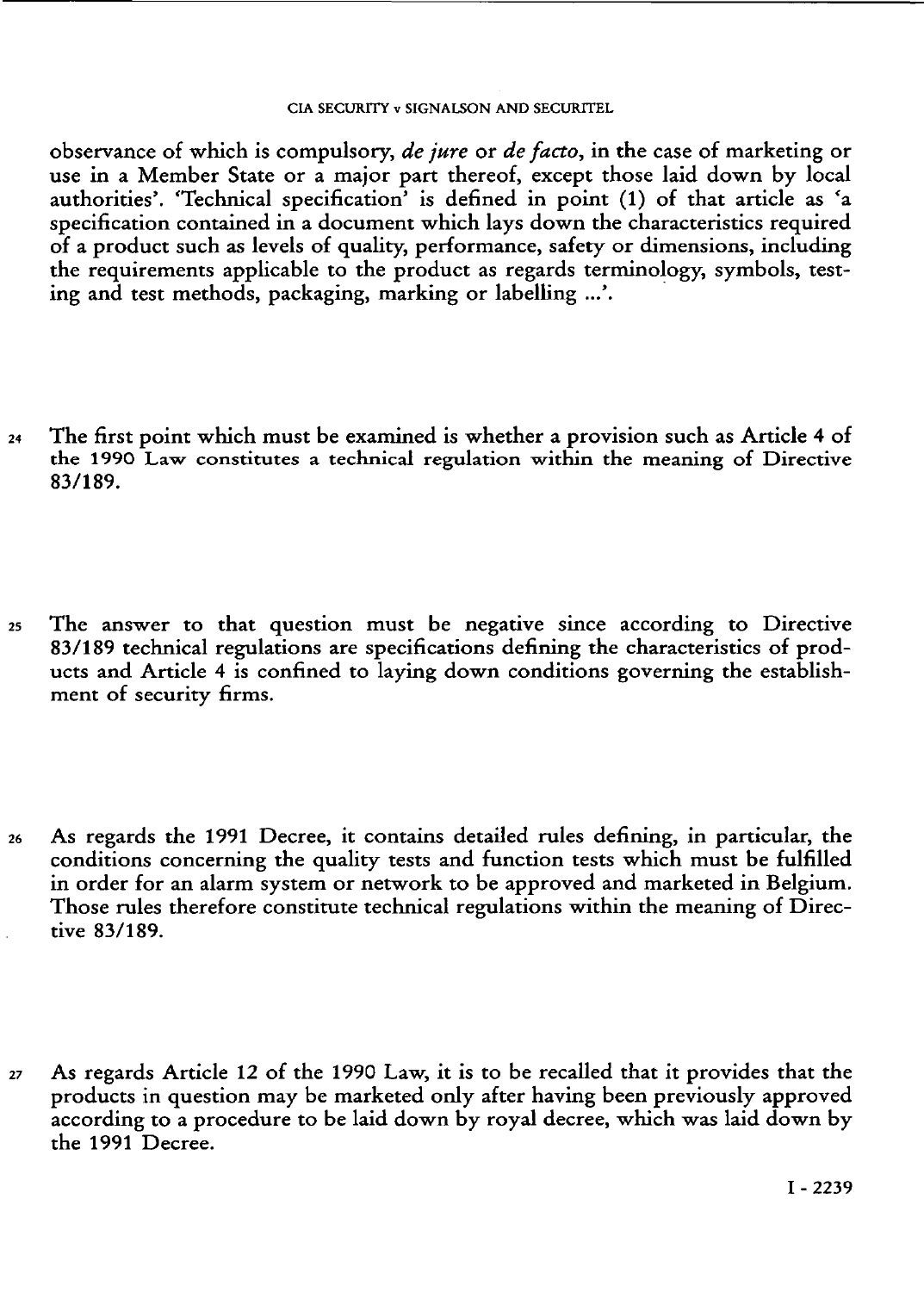<sup>28</sup> According to the Commission and CIA Security, Article 12 of the 1990 Law constitutes a technical regulation within the meaning of Directive 83/189 whilst Signalson, the United Kingdom and the Belgian Government, in their written observations, submit that this article is merely a framework law not comprising any technical regulation within the meaning of Directive 83/189.

<sup>29</sup> A rule is classified as <sup>a</sup> technical regulation for the purposes of Directive 83/189 if it has legal effects of its own. If, under domestic law, the rule merely serves as <sup>a</sup> basis for enabling administrative regulations containing rules binding on interested parties to be adopted, so that by itself it has no legal effect for individuals, the rule does not constitute a technical regulation within the meaning of the directive (see the judgment in Case C-317/92 *Commission* v *Germany* [1994] ECR 1-2039, paragraph 26). It should be recalled here that, according to the first subparagraph of Article 8(1) of Directive 83/189, the Member States must communicate, at the same time as the draft technical regulation, the enabling instrument on the basis of which it was adopted, should knowledge of such text be necessary to assess the implications of the draft technical regulation.

<sup>30</sup> However, a rule must be classified as a technical regulation within the meaning of Directive 83/189 if, as the Belgian Government submitted at the hearing, it requires the undertakings concerned to apply for prior approval of their equipment, even if the administrative rules envisaged have not been adopted.

<sup>31</sup> The reply to be given to the third and fourth questions must therefore be that a rule such as Article 4 of the 1990 Law does not constitute a technical regulation within the meaning of Directive 83/189 whereas provisions such as those contained in the 1991 Decree do constitute technical regulations and that classification of a rule such as Article 12 of the 1990 Law depends on the legal effects which it has under domestic law.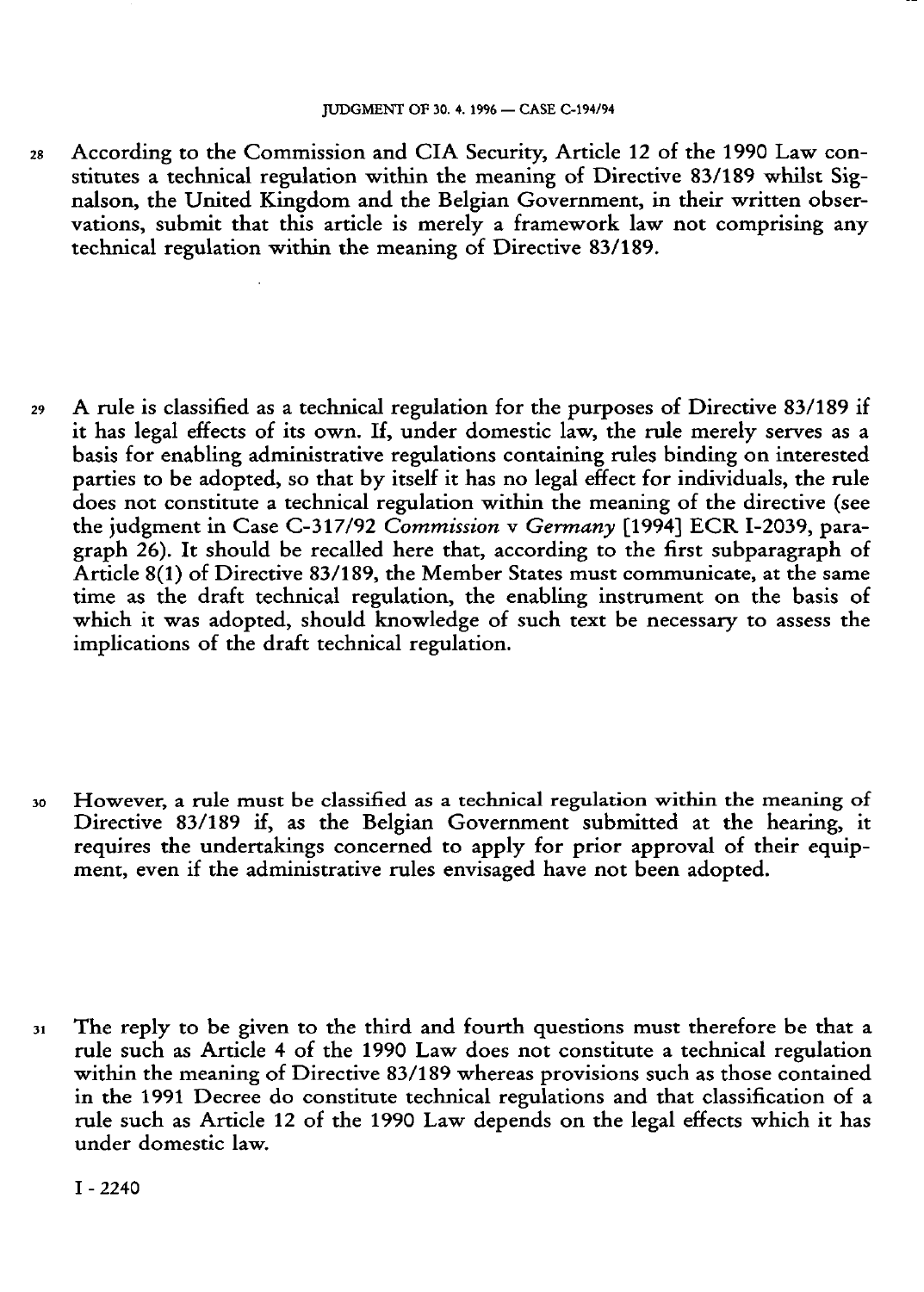## **The fifth and sixth questions**

- <sup>32</sup> By its fifth and sixth questions the national court asks in substance whether the provisions of Directive 83/189, and particularly Articles 8 and 9 thereof, are unconditional and sufficiently precise for individuals to be able to rely on them before a national court which must decline to apply a national technical regulation which has not been notified in accordance with the directive.
- <sup>33</sup> Article 8(1) and (2) of Directive 83/189 provides:

'1. Member States shall immediately communicate to the Commission any draft technical regulation, except where such technical regulation merely transposes the full text of an international or European standard, in which case information regarding the relevant standard shall suffice; they shall also let the Commission have a brief statement of the grounds which make the enactment of such a technical regulation necessary, where these are not already made clear in the draft. Where appropriate, Member States shall simultaneously communicate the text of the basic legislative or regulatory provisions principally and directly concerned, should knowledge of such text be necessary to assess the implications of the draft technical regulation.

The Commission shall immediately notify the other Member States of any draft it has received; it may also refer this draft to the Committee referred to in Article 5 and, if appropriate, to the Committee responsible for the field in question for its opinion.

2. The Commission and the Member States may make comments to the Member State which has forwarded a draft technical regulation; that Member State shall take such comments into account as far as possible in the subsequent preparation of the technical regulation.'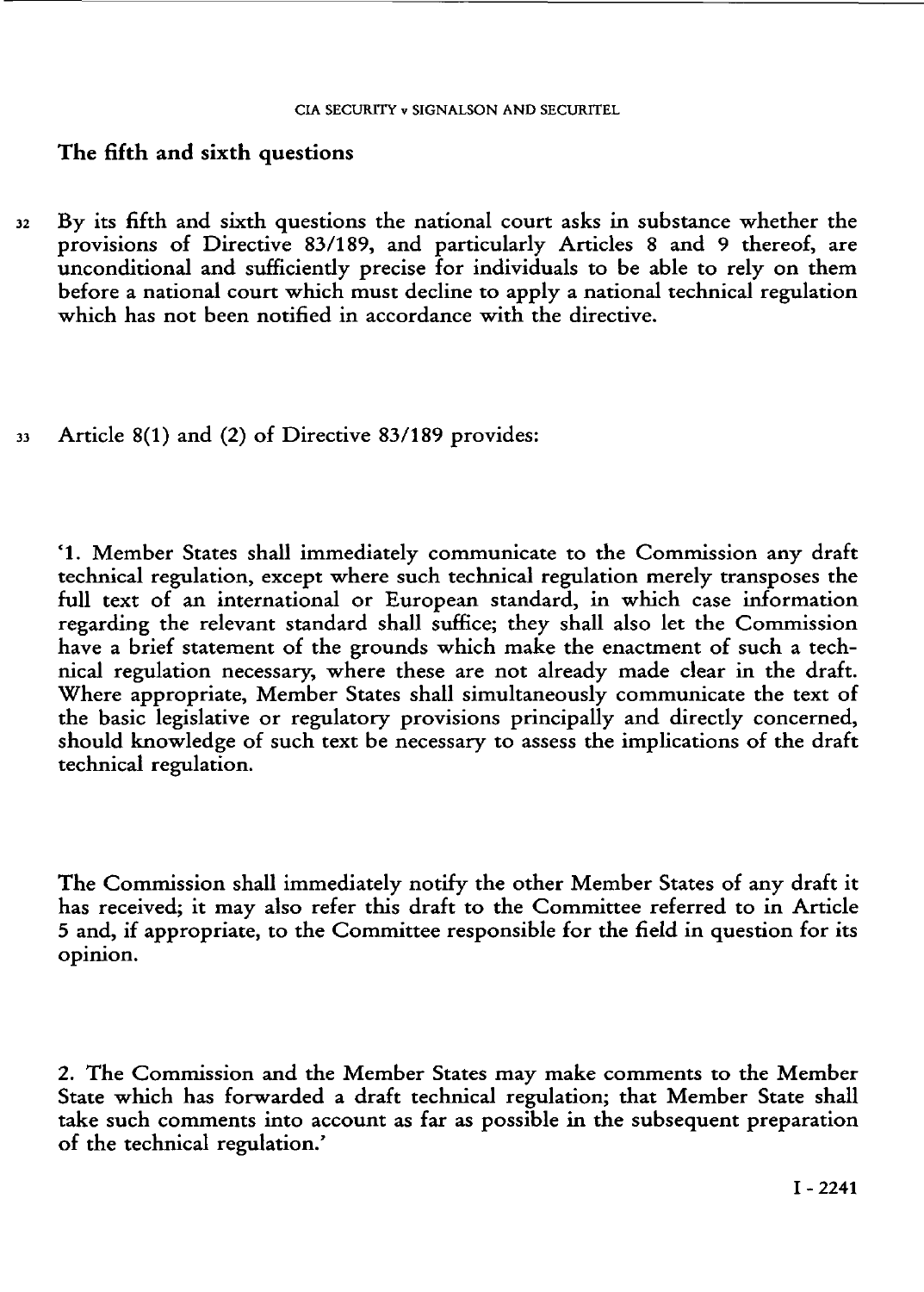<sup>34</sup> Article 9 of Directive 83/189 provides:

'1. Without prejudice to paragraphs 2 and 2a, Member States shall postpone the adoption of a draft technical regulation for six months from the date of notification referred to in Article 8(1) if the Commission or another Member State delivers a detailed opinion, within three months of that date, to the effect that the measure envisaged must be amended in order to eliminate or reduce any barriers which it might create to the free movement of goods. The Member State concerned shall report to the Commission on the action it proposes to take on such detailed opinions. The Commission shall comment on this reaction.

2. The period in paragraph 1 shall be 12 months if, within three months following the notification referred to in Article 8(1), the Commission gives notice of its intention of proposing or adopting a Directive on the subject.

2 a. If the Commission ascertains that <sup>a</sup> communication pursuant to Article 8(1) relates to a subject covered by a proposal for a directive or regulation submitted to the Council, it shall inform the Member State concerned of this fact within three months of receiving the communication.

Member States shall refrain from adopting technical regulations on a subject covered by a proposal for a directive or regulation submitted by the Commission to the Council before the communication provided for in Article 8(1) for a period of 12 months from the date of its submission.

Recourse to paragraphs 1, 2 and 2a of this Article cannot be accumulative.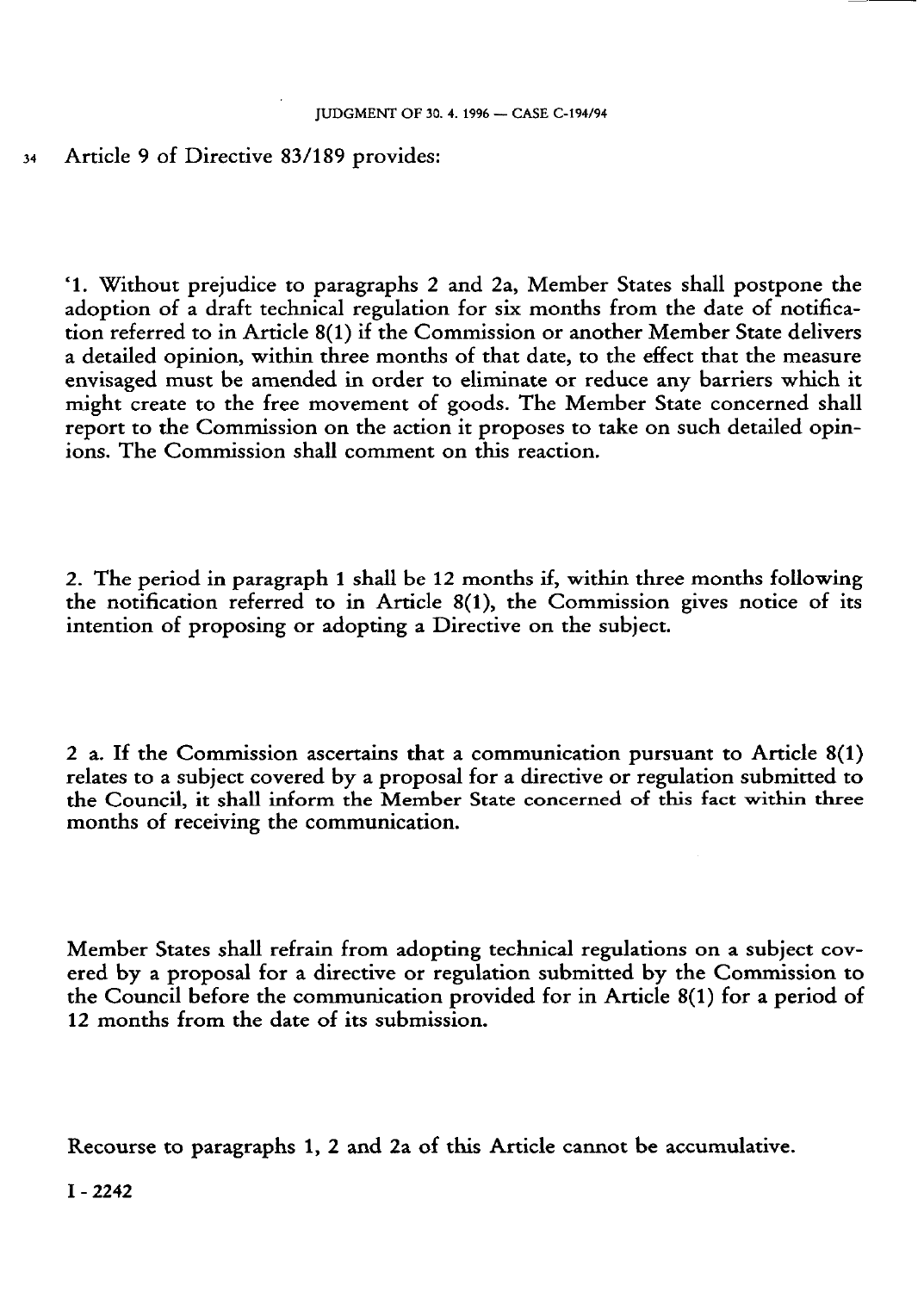3. Paragraphs 1, 2 and 2a shall not apply in those cases where, for urgent reasons relating to the protection of public health or safety, the protection of health and life of animals or plants, a Member State is obliged to prepare technical regulations in a very short space of time in order to enact and introduce them immediately without any consultations being possible. The Member State shall give, in the communication referred to in Article 8, the reasons which warrant the urgency of the measures taken. The Commission shall take appropriate action in cases where improper use is made of this procedure.'

- <sup>35</sup> Article 10 of Directive 83/189 provides that: 'Articles 8 and 9 shall not apply where the Member States fulfil their obligations as arising out of Community directives and regulations; the same shall apply in the case of obligations arising out of international agreements which result in the adoption of uniform technical specifications in the Community.'
- <sup>36</sup> In 1986, in Communication 86/C 245/05 (OJ 1986 C 245, p. 4) the Commission defined its position on the point raised by the Liège Commercial Court in its last two questions. In that communication the Commission stated that Directive 83/189 enabled it, as well as the Member States, to play an important role in preventing the creation of new technical barriers to trade and that the obligations of the Member States created by the directive are clear and unequivocal in that:
	- the Member States must notify all draft technical regulations falling under the Directive;
	- they must suspend the adoption of the draft technical regulations automatically for three months, other than in the special cases covered by Article 9(3) of the Directive;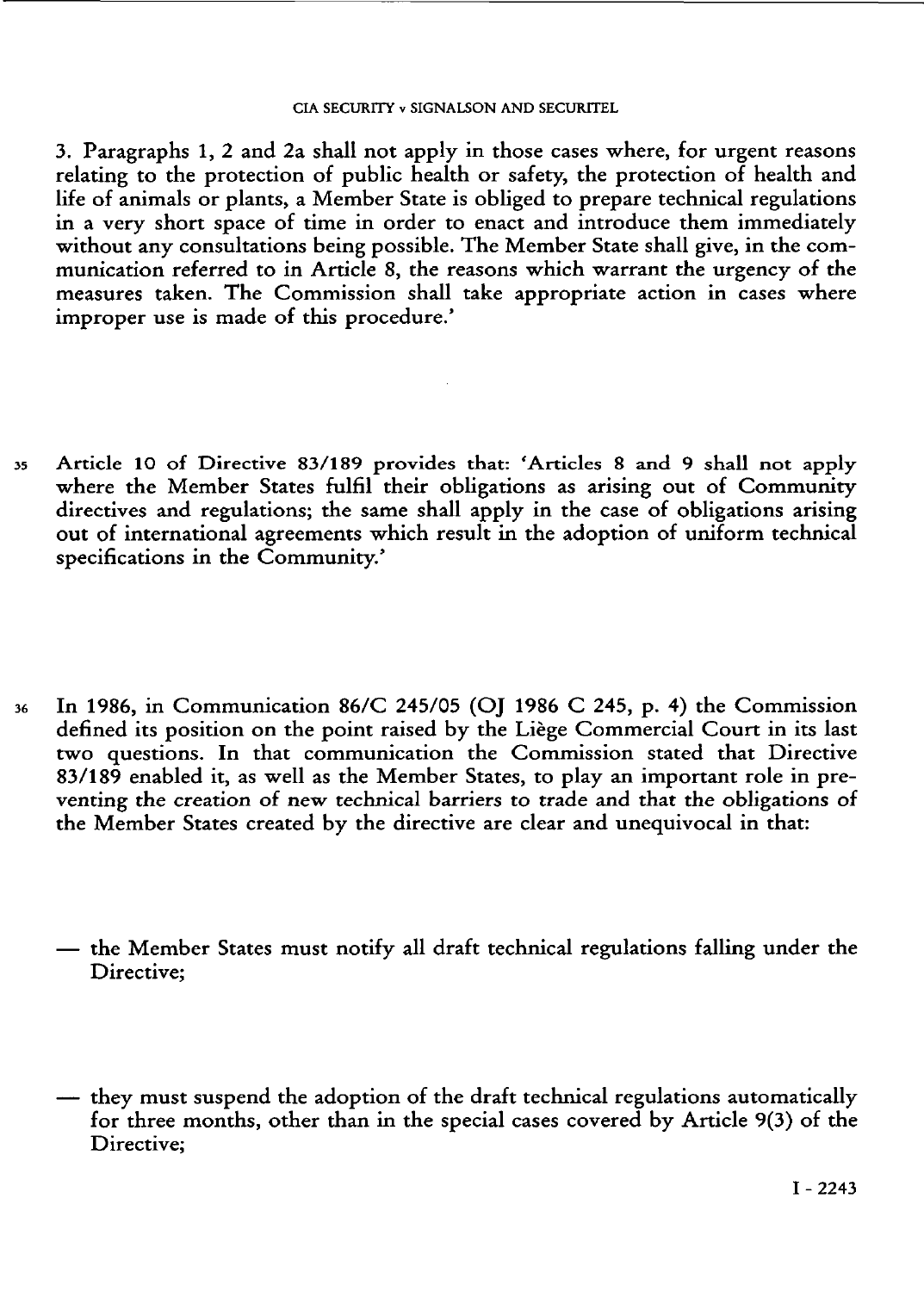— they must suspend the adoption of the draft technical regulation for a further period of three or nine months depending on whether objections have been raised or whether Community legislation is envisaged.

Finally, the Commission stated that failure by Member States to respect the obligations arising under the directive would lead to the creation of serious loopholes in the internal market, with potentially damaging trade effects.

<sup>37</sup> In the communication the Commission deduces from the points made therein that 'when a Member State enacts a technical regulation falling within the scope of Directive 83/189/EEC without notifying the draft to the Commission and respecting the standstill obligation, the regulation thus adopted is unenforceable against third parties in the legal system of the Member State in question. The Commission therefore considers that litigants have a right to expect national courts to refuse to enforce national technical regulations which have not been notified as required by Community law'.

- <sup>38</sup> In the present case the Commission has maintained that interpretation of Directive 83/189, which CIA Security has endorsed.
- <sup>39</sup> The German and Netherlands Governments and the United Kingdom do not agree with that interpretation. They consider that technical regulations within the meaning of Directive 83/189 may be enforced against individuals even if they were adopted in breach of the obligations which the directive entails. The arguments on which that interpretation is based are examined below.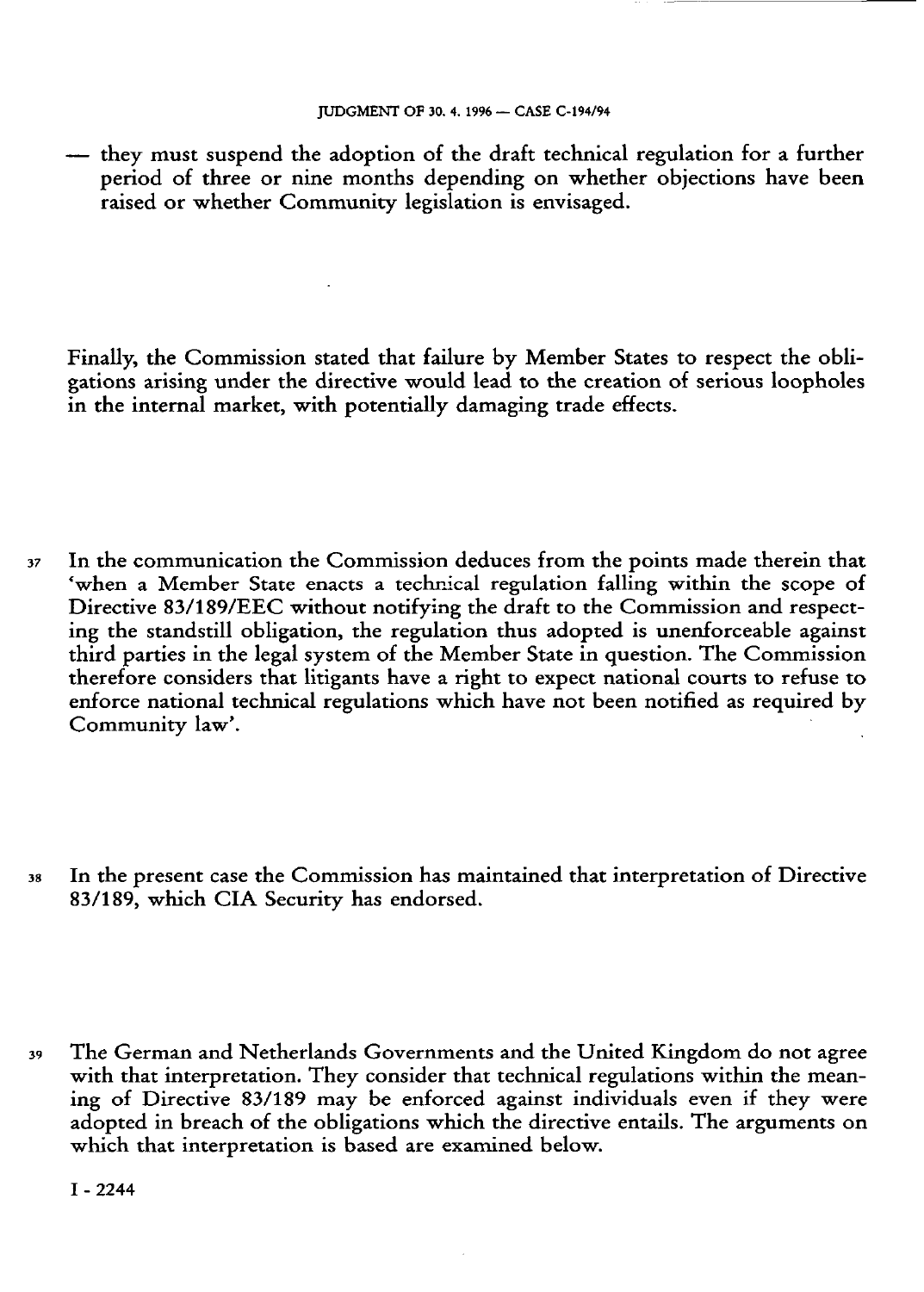<sup>40</sup> The first point which must be made is that Directive 83/189 is designed to protect, by means of preventive control, freedom of movement for goods, which is one of the foundations of the Community. This control serves a useful purpose in that technical regulations covered by the directive may constitute obstacles to trade in goods between Member States, such obstacles being permissible only if they are necessary to satisfy compelling public interest requirements. The control is also effective in that all draft technical regulations covered by the directive must be notified and, except in the case of those regulations whose urgency justifies an exception, their adoption or entry into force must be suspended during the periods laid down by Article 9.

41 The notification and the period of suspension therefore afford the Commission and the other Member States an opportunity to examine whether the draft regulations in question create obstacles to trade contrary to the EC Treaty or obstacles which are to be avoided through the adoption of common or harmonized measures and also to propose amendments to the national measures envisaged. This procedure also enables the Commission to propose or adopt Community rules regulating the matter dealt with by the envisaged measure.

<sup>42</sup> It is settled law that, wherever provisions of <sup>a</sup> directive appear to be, from the point of view of their content, unconditional and sufficiently precise, they may be relied on against any national provision which is not in accordance with the directive (see the judgment in Case 8/81 *Becker* [1982] ECR 53 and the judgment in Joined Cases C-6/90 and C-9/90 *Francovich and Others* [1991] ECR 1-5357.

<sup>43</sup> The United Kingdom considers that the provisions of Directive 83/189 do not satisfy those criteria on the ground, in particular, that the notification procedure contains a number of elements that are imprecise.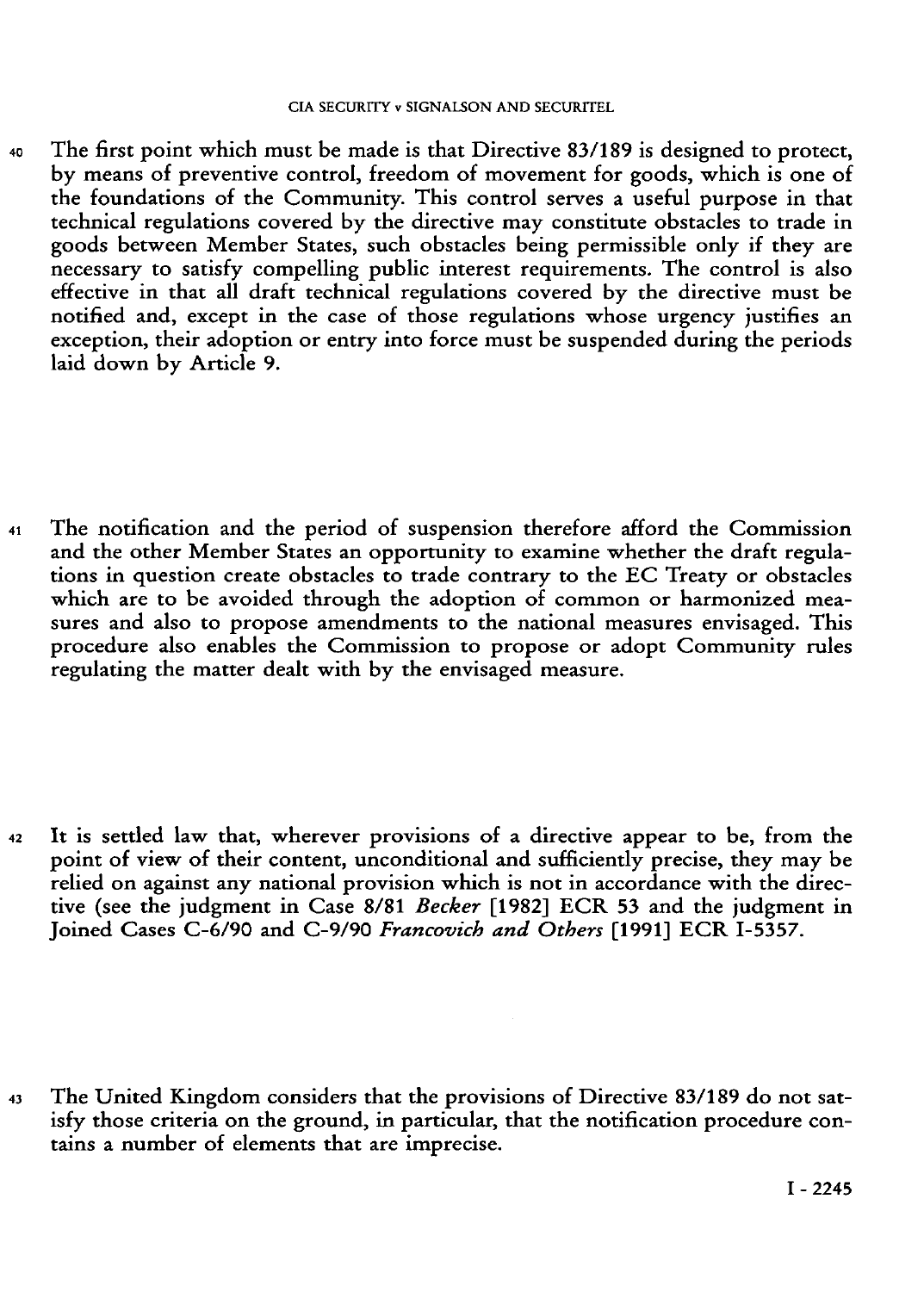- <sup>44</sup> That view cannot be adopted. Articles 8 and 9 of Directive 83/189 lay down a precise obligation on Member States to notify draft technical regulations to the Commission before they are adopted. Being, accordingly, unconditional and sufficiently precise in terms of their content, those articles may be relied on by individuals before national courts.
- <sup>45</sup> It remains to examine the legal consequences to be drawn from <sup>a</sup> breach by Member States of their obligation to notify and, more precisely, whether Directive 83/189 is to be interpreted as meaning that a breach of the obligation to notify, constituting a procedural defect in the adoption of the technical regulations concerned, renders such technical regulations inapplicable so that they may not be enforced against individuals.
- <sup>46</sup> The German and Netherlands Governments and the United Kingdom consider that Directive 83/189 is solely concerned with relations between the Member States and the Commission, that it merely creates procedural obligations which the Member States must observe when adopting technical regulations, their competence to adopt the regulations in question after expiry of the suspension period being, however, unaffected, and, finally, that it contains no express provision relating to any effects attaching to non-compliance with those procedural obligations.
- <sup>47</sup> The Court observes first of all in this context that none of those factors prevents non-compliance with Directive 83/189 from rendering the technical regulations in question inapplicable.
- <sup>48</sup> For such a consequence to arise from a breach of the obligations laid down by Directive 83/189, an express provision to this effect is not required. As pointed out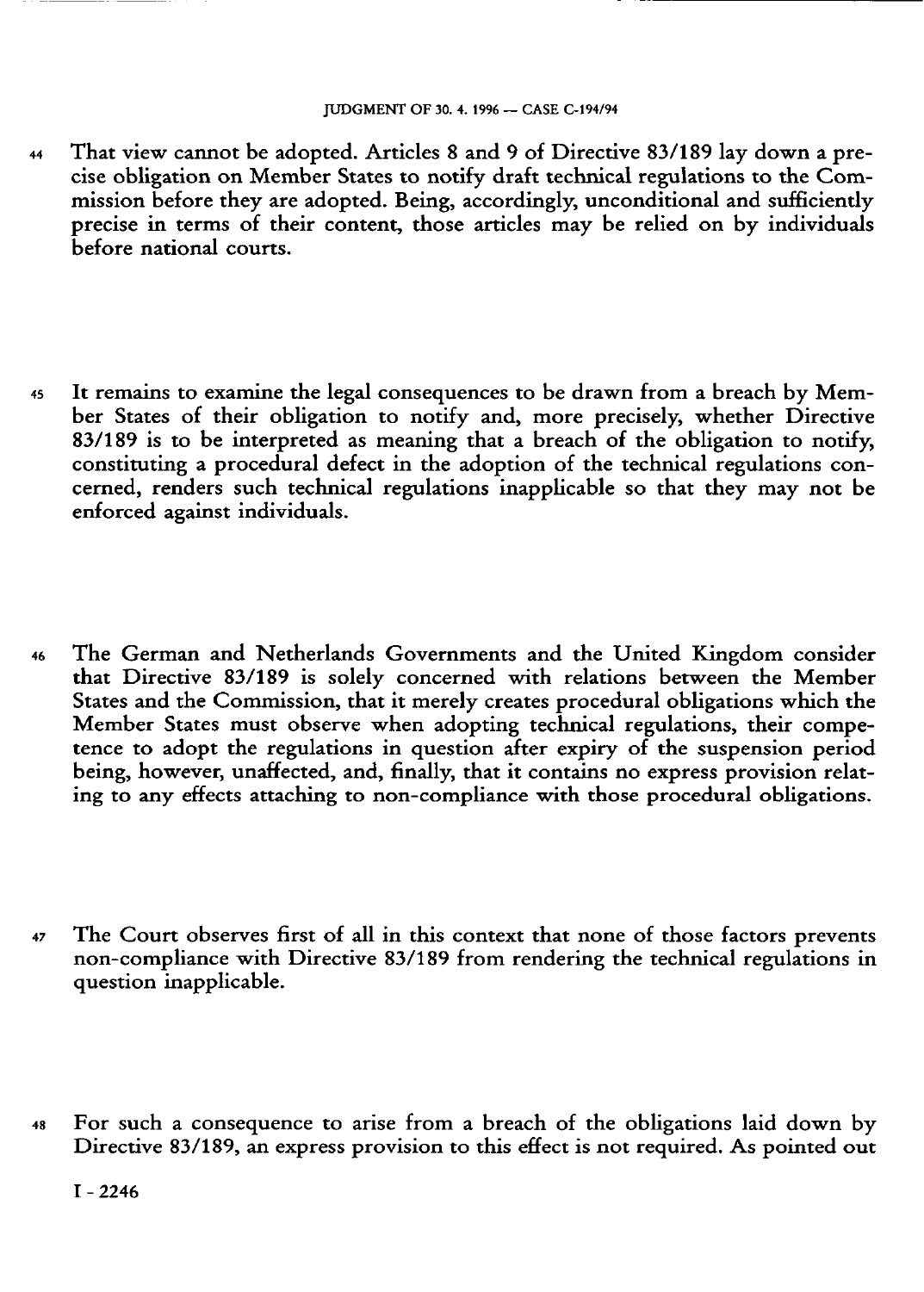above, it is undisputed that the aim of the directive is to protect freedom of movement for goods by means of preventive control and that the obligation to notify is essential for achieving such Community control. The effectiveness of Community control will be that much greater if the directive is interpreted as meaning that breach of the obligation to notify constitutes a substantial procedural defect such as to render the technical regulations in question inapplicable to individuals.

<sup>49</sup> That interpretation of the directive is in accordance with the judgment given in Case 380/87 *Enichem Base and Others* v *Comune di Cinisello Balsamo* [1989] ECR 2491, paragraphs 19 to 24. In that judgment, in which the Court ruled on the obligation for Member States to communicate to the Commission national draft rules falling within the scope of an article of Council Directive 75/442/EEC of 15 July 1975 on waste (OJ 1975 L 194, p. 39), the Court held that neither the wording nor the purpose of the provision in question provided any support for the view that failure by the Member States to observe their obligation to give notice in itself rendered unlawful the rules thus adopted. In this regard, the Court expressly considered that the provision in question was confined to imposing an obligation to give prior notice which did not make entry into force of the envisaged rules subject to the Commission's agreement or lack of opposition and which did not lay down the procedure for Community control of the drafts in question. The Court therefore concluded that the provision under examination concerned relations between the Member States and the Commission but that it did not afford individuals any right capable of being infringed in the event of breach by a Member State of its obligation to give prior notice of its draft regulations to the Commission.

<sup>50</sup> In the present case, however, the aim of the directive is not simply to inform the Commission. As already found in paragraph 41 of this judgment, the directive has, precisely, a more general aim of eliminating or restricting obstacles to trade, to inform other States of technical regulations envisaged by a State, to give the Commission and the other Member States time to react and to propose amendments for lessening restrictions to the free movement of goods arising from the envisaged measure and to afford the Commission time to propose a harmonizing directive. Moreover, the wording of Articles 8 and 9 of Directive 83/189 is clear in that those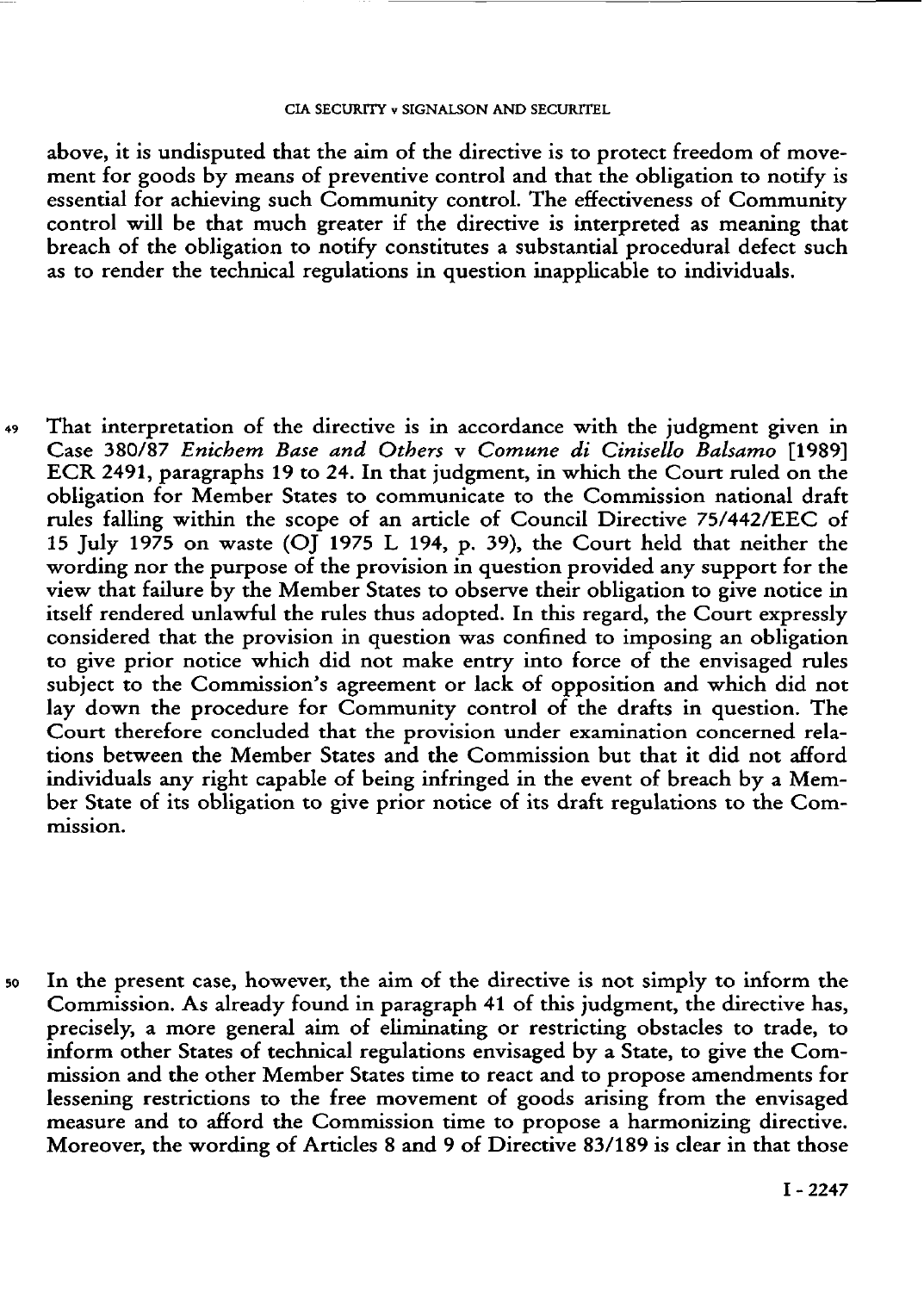articles provide for a procedure for Community control of draft national regulations and the date of their entry into force is made subject to the Commission's agreement or lack of opposition.

- <sup>51</sup> Finally, it must be examined whether, as the United Kingdom in particular observes, there are reasons specific to Directive 83/189 which preclude it from being interpreted as rendering technical regulations adopted in breach of the directive inapplicable to third parties.
- <sup>52</sup> In this regard, it has already been observed that if such regulations were not enforceable against third parties, this would create a legislative vacuum in the national legal system in question and could therefore entail serious drawbacks, particularly where safety regulations were concerned.
- <sup>53</sup> This argument cannot be accepted. A Member State may use the urgent-case procedure provided for in Article 9(3) of Directive 83/189 where, for reasons defined by that provision, it considers it necessary to prepare technical regulations in <sup>a</sup> very short space of time which must be enacted and brought into force immediately without any consultations being possible.
- <sup>54</sup> In view of the foregoing considerations, it must be concluded that Directive 83/189 is to be interpreted as meaning that breach of the obligation to notify renders the technical regulations concerned inapplicable, so that they are unenforceable against individuals.
- <sup>55</sup> The answer to the fifth and sixth questions must therefore be that Articles 8 and 9 of Directive 83/189 are to be interpreted as meaning that individuals may rely on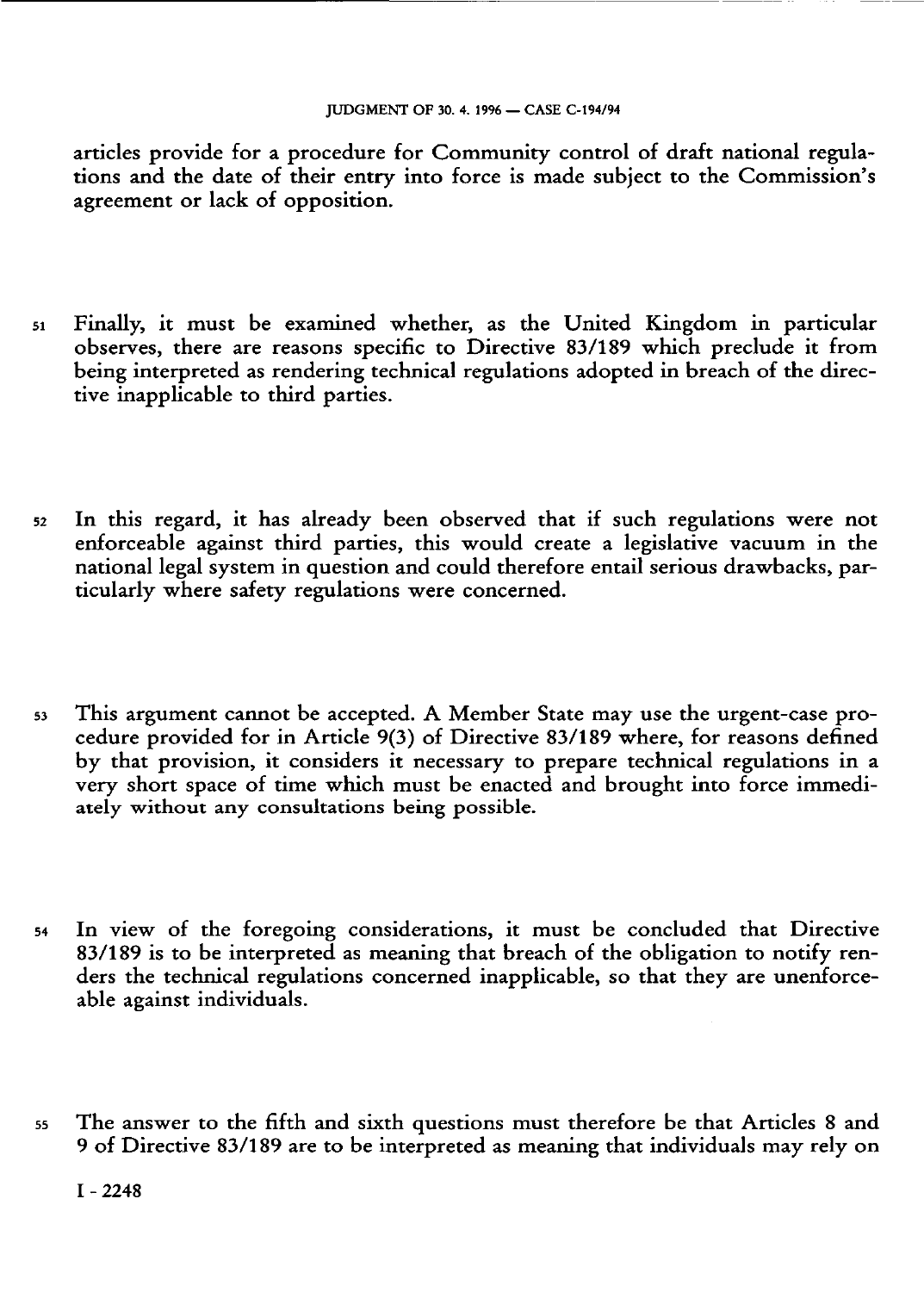them before the national court which must decline to apply a national technical regulation which has not been notified in accordance with the directive.

### **The first two questions**

<sup>56</sup> By its first and second questions the national court asks in substance whether Article 30 of the Treaty precludes national provisions such as Articles 4 and 12 of the 1990 Law and the 1991 Decree.

<sup>57</sup> In view of the answers given to the third, fourth, fifth and sixth questions, it is not necessary to reply to the first two questions in so far as they relate to Article 12 of the 1990 Law and the 1991 Decree since those provisions are not enforceable against individuals. Therefore, only the part of the first question that inquires whether a provision such as Article 4 of the 1990 Law, which provides that no one may run a security firm without approval from the Home Affairs Ministry, is compatible with Article 30 of the Treaty need be answered.

<sup>58</sup> Since such a provision imposes a condition for the establishment and carrying on of business as <sup>a</sup> security firm, it does not fall directly within the scope of Article 30 of the Treaty which concerns the free movement of goods between Member States. Furthermore, the case-file does not contain the slightest indication that such a provision has restrictive effects on the free movement of goods or is otherwise contrary to Community law.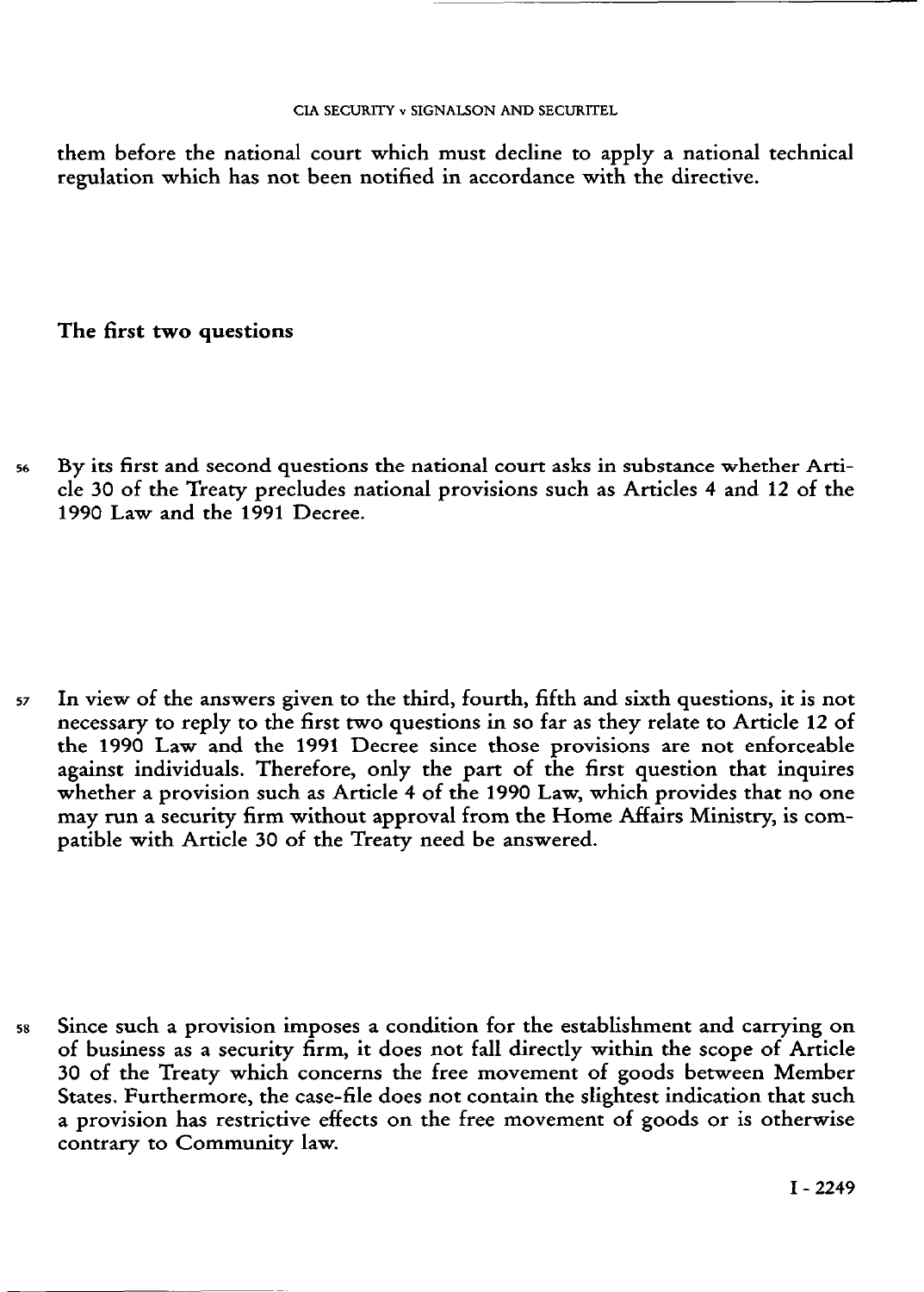<sup>59</sup> The answer to the first preliminary question must therefore be that Article 30 of the Treaty does not preclude a national provision such as Article 4 of the 1990  $\overline{L_{av}}$ 

### **Costs**

<sup>60</sup> The costs incurred by the Belgian, German and Netherlands Governments, the United Kingdom and the Commission of the European Communities, which have submitted observations to the Court, are not recoverable. Since these proceedings are, in so far as the parties to the main proceedings are concerned, a step in the action pending before the national court, the decision on costs is a matter for that court.

On those grounds,

# THE COURT

in answer to the questions referred to it by the Tribunal de Commerce, Liège, by judgment of **20** June 1994, hereby rules:

**1. A rule such as Article 4 of the Belgian Law of 10 April 1990 on caretaking firms, security firms and internal caretaking services does not constitute a technical regulation within the meaning of Council Directive 83/189/EEC of 28 March 1983 laying down a procedure for the provision of information in the field of technical standards and regulations, as amended by Council Directive 88/182/EEC of 22 March 1988, whereas provisions such as those contained in the Belgian Royal Decree of 14 May 1991 laying down the procedure for approval of the alarm systems and networks referred to in the**